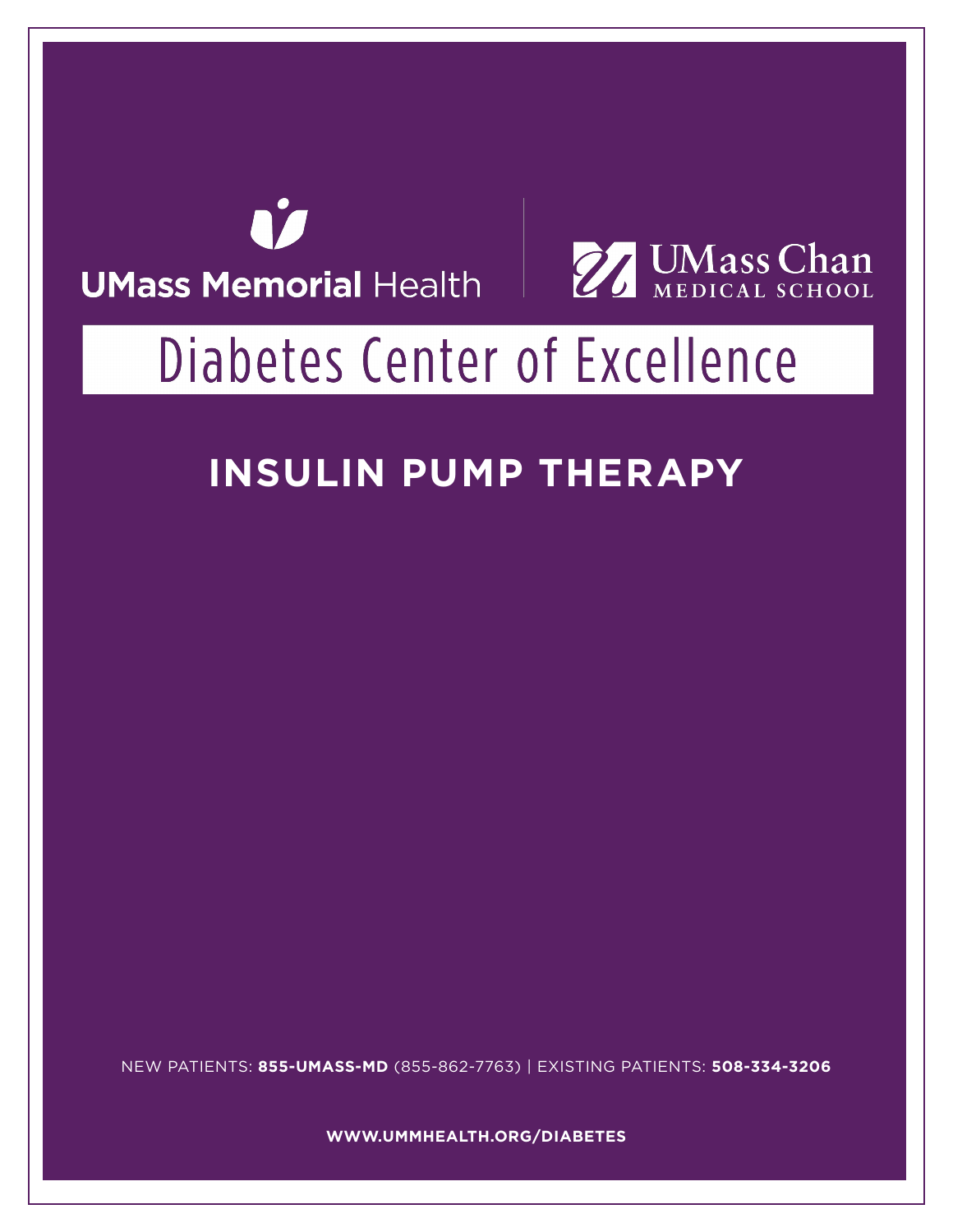# **INSULIN PUMP THERAPY**

Congratulations on your decision to manage diabetes using an insulin pump. Starting to wear an insulin pump is an exciting time. It's important to begin with realistic expectations about what an insulin pump can and cannot do. A pump *can* improve blood glucose control, but you must continue to check glucose levels using a continuous glucose monitor (CGM) or glucose meter.

You must still give insulin based on carbohydrate intake and glucose level. It's *unrealistic* to expect to not give a bolus for food or high glucose levels, or to not have to monitor glucose levels and make decisions based upon them.

While the insulin pump continuously delivers insulin, *it's not a cure for diabetes*. The goal is to better manage your blood glucose levels while avoiding wide fluctuations and to prevent severe hypoglycemia (low blood glucose). Don't be discouraged if your glucose levels don't achieve goal immediately. It may take some time to work with your diabetes care team to determine the pump settings that work best for you.



**THIS INFORMATION DOES NOT REPRESENT ENDORSEMENT OF ANY VENDOR OR PRODUCT.**

#### **DIABETES CENTER OF EXCELLENCE**

AMBULATORY CARE CENTER (ACC), SECOND FLOOR 55 LAKE AVENUE NORTH, WORCESTER, MA 01655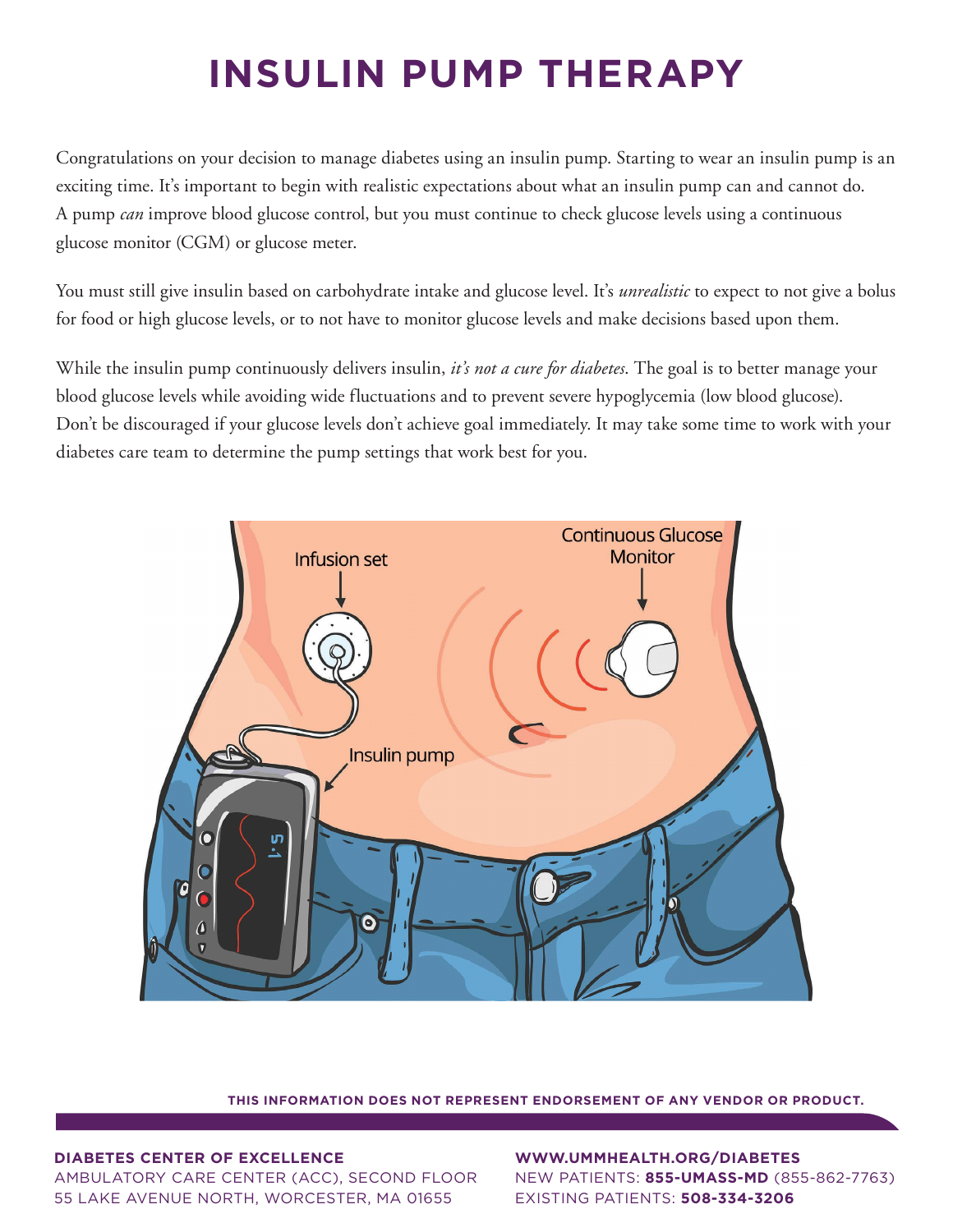# **REVIEWING PUMP THEORY CONCEPTS**

#### **RAPID-ACTING INSULIN**

Rapid-acting insulin is most widely used in insulin pumps. Generally, these insulins begin working within 10 to 15 minutes - work the hardest at 90 minutes and are gone between three and five hours.

# **BASAL INSULIN DELIVERY**

Basal insulin delivery is the continuous delivery of background insulin that replaces long-acting insulin. This keeps your glucose levels steady between meals, and glucose should remain within target range when not eating. The pump can be programmed to deliver different amounts of insulin at various times to mimic a healthy pancreas. Basal rates are recorded as units per hour, in other words, how much insulin is delivered during an hour. It's not meant to cover the rise in glucose due to food intake or correct high glucose levels.

#### **TEMPORARY BASAL DELIVERY**

Temporary basal delivery is a short-term adjustment made for nonpermanent changes in your daily routine.

Glucose levels often drop during and after exercise. A temporary reduction in your basal rate while exercising can help prevent hypoglycemia. Illness, stress and certain medications can cause a rise in the glucose levels. A temporary increase in your basal rate can help prevent hyperglycemia (high blood glucose) during these times.



#### **FOOD BOLUS**

Food bolus is the amount of insulin needed to cover the rise in glucose while eating. Your insulin to carbohydrate ratio is programmed into the pump based upon time of day. Whenever eating a meal or snack, you must enter the amount of carbohydrates, and the pump will calculate the proper dose to be administered.

#### **CORRECTION BOLUS**

Correction bolus is the amount of insulin required to lower or "correct" a high glucose reading. It can be given with the food bolus or alone. Your correction (sensitivity) factor is programmed into the pump along with a target glucose. The pump will calculate the amount needed to help lower your glucose to your target.

# **INSULIN ON BOARD**

Insulin on board is the calculation that determines how much insulin is still active in your body from previous bolus doses. When you give a bolus of insulin for food

> or for a high blood glucose, that insulin can remain active for three to five hours. Whenever you give a correction bolus, your pump will calculate the amount of insulin still active from the last bolus and deduct that from the recommended amount. This will prevent a "stacking of insulin" resulting in low blood glucose.

**THIS INFORMATION DOES NOT REPRESENT ENDORSEMENT OF ANY VENDOR OR PRODUCT.**

#### **DIABETES CENTER OF EXCELLENCE**

AMBULATORY CARE CENTER (ACC), SECOND FLOOR 55 LAKE AVENUE NORTH, WORCESTER, MA 01655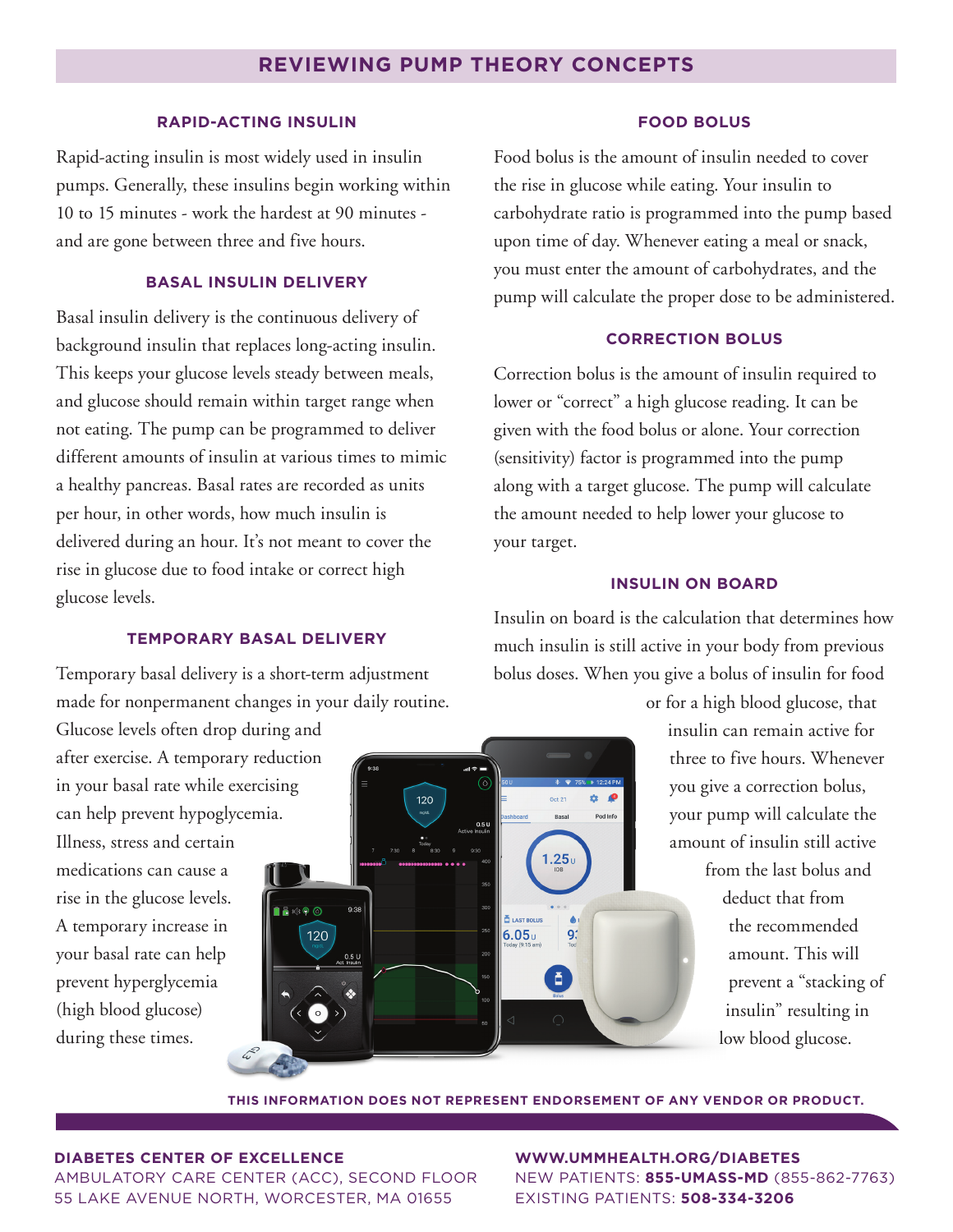# **EMERGENCY KIT**

It's important to carry supplies with you at all times in case of emergency. Items to keep in your emergency kit should include:

• Insulin vial and syringe

- Batteries or charging cable
- Glucose tablets or items to treat hypoglycemia
- Extra reservoir/cartridge and infusion set (or Omnipod pod)

Examples of when you'll need to utilize your emergency kit include when the infusion set or pod falls off, unexplained hyperglycemia requiring an infusion set or pod change, an empty reservoir or pod, or loss of charge or battery life.

# **INFUSION SETS OR PODS**

# **Prevention and Treatment of Skin Irritations, Infections and Tape Issues**



It's important to rotate infusion sites, just like with insulin injections. Ideal sites include the hips and upper buttocks, outer thighs and back of the arms.

Some people may develop skin irritation from the infusion set or pod tape, which could result in an infection at the infusion site. To prevent or reduce this risk:

- Use a cleaning technique when changing your infusion set.
- Change infusion set or pod every two or three days.
- Check infusion site, tubing or pod site several times each day.
- If the site becomes red, change the infusion set immediately and place a warm compress over the old site. If you see signs of infection, such as drainage or pus, contact your primary care provider immediately.
- If infusion set or pod doesn't adhere, consider using I.V. Prep antiseptic skin preparation, Skin-Tac wipes or special overlay tape.

If skin irritation occurs (redness, itchy or dry skin) determine the source:

- Is it the tape? You may need to use a barrier prior to insertion of the infusion set, such as IV3000 transparent adhesive film dressing.
- Is it the alcohol wipe? You may want to use pump antibacterial soap to clean the area in place of the alcohol wipe.

\* Call your diabetes educator if unable to determine the source of irritation.

## **THIS INFORMATION DOES NOT REPRESENT ENDORSEMENT OF ANY VENDOR OR PRODUCT.**

## **DIABETES CENTER OF EXCELLENCE**

AMBULATORY CARE CENTER (ACC), SECOND FLOOR 55 LAKE AVENUE NORTH, WORCESTER, MA 01655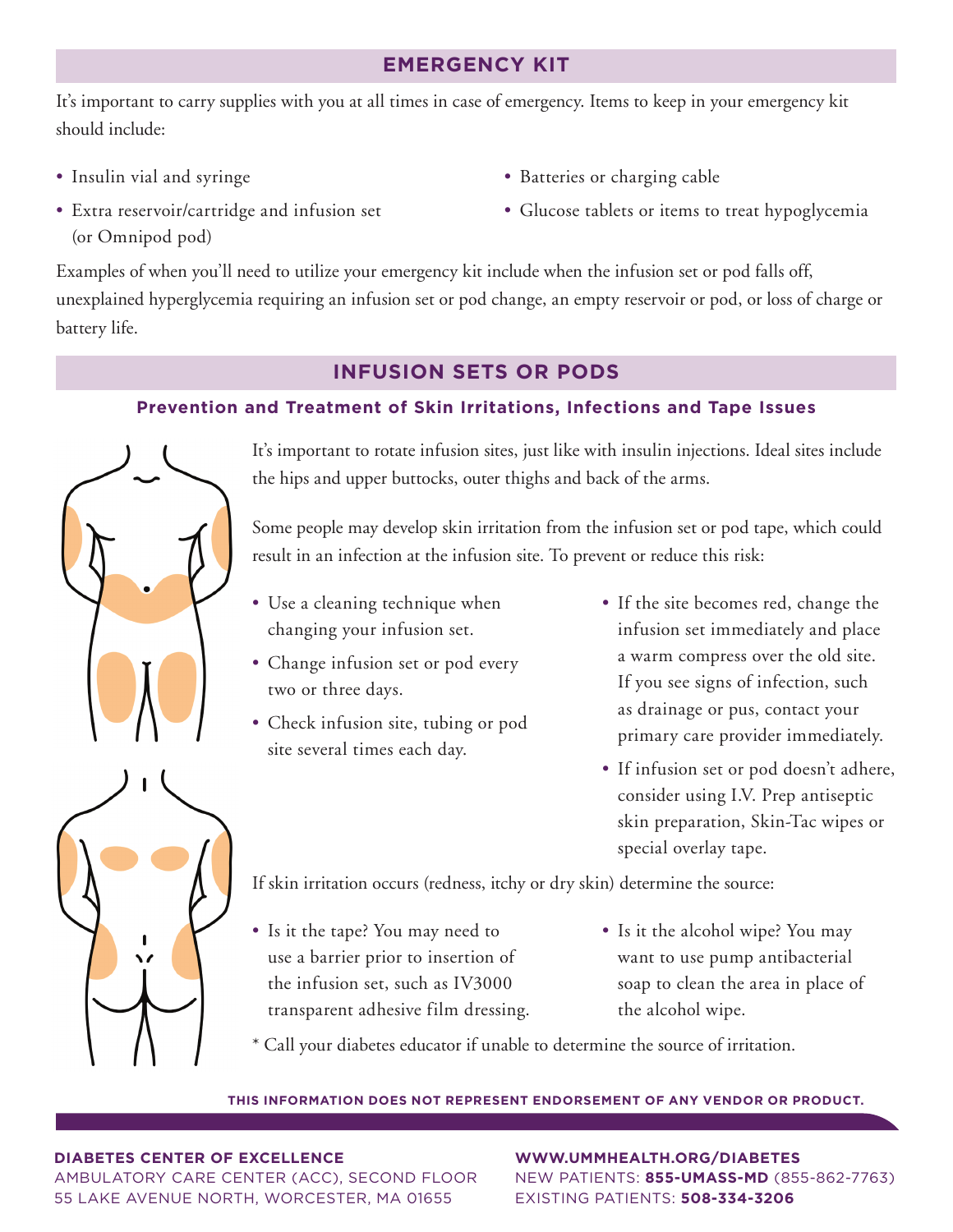# **POTENTIAL CAUSES OF HYPOGLYCEMIA (LOW BLOOD SUGAR)**

Insulin pump therapy may not eliminate all episodes of hypoglycemia. If you do experience one, try to figure out the cause to help prevent it in the future. Discuss with your diabetes care team if you experience frequent hypoglycemia, because you may need to change your pump settings.

# **Insulin Pump/Insulin Dosing**

- Was your insulin bolus too high in relation to the amount of carbohydrate eaten? If so, your carbohydrate ratio may need to be changed.
- Was the insulin bolus too high when correcting for a high blood glucose? If so, your correction/sensitivity factor may need to be changed.
- Are you going low when you don't eat? The basal rate may need to be changed.

# **Food**

- Did you correctly estimate the number of carbohydrates being consumed?
- Did you drink alcohol?

# **Exercise**

• Did you compensate for exercise with either an insulin reduction or by eating additional carbohydrates to avoid post-exercise hypoglycemia?

# **TREATMENT OF HYPOGLYCEMIA**

- ̓ If symptomatic, test blood glucose with a meter or check your CGM immediately.
- ̓ If using Tandem's Control-IQ or Medtronic's Auto Mode, you may not require as much to treat a low blood glucose. We suggest you give five to 10 grams of carbohydrate such as, two to three glucose tablets or ¼ cup of fruit juice.

 $\overline{\phantom{a}}$  , and the set of the set of the set of the set of the set of the set of the set of the set of the set of the set of the set of the set of the set of the set of the set of the set of the set of the set of the s

- ̓ If not using the pumps mentioned above, you should treat with 15 grams of carbohydrate, such as, three to four glucose tablets or ½ cup of fruit
- ̓ Recheck your blood glucose (BG) level using your meter or CGM to evaluate the effectiveness of the treatment. BG should elevate 30 to 50 points after treatment.
- **lacks** 15 minutes after treatment, if your BG is still less than 70 mg/dl, repeat the treatment.

**THIS INFORMATION DOES NOT REPRESENT ENDORSEMENT OF ANY VENDOR OR PRODUCT.**

#### **DIABETES CENTER OF EXCELLENCE**

AMBULATORY CARE CENTER (ACC), SECOND FLOOR 55 LAKE AVENUE NORTH, WORCESTER, MA 01655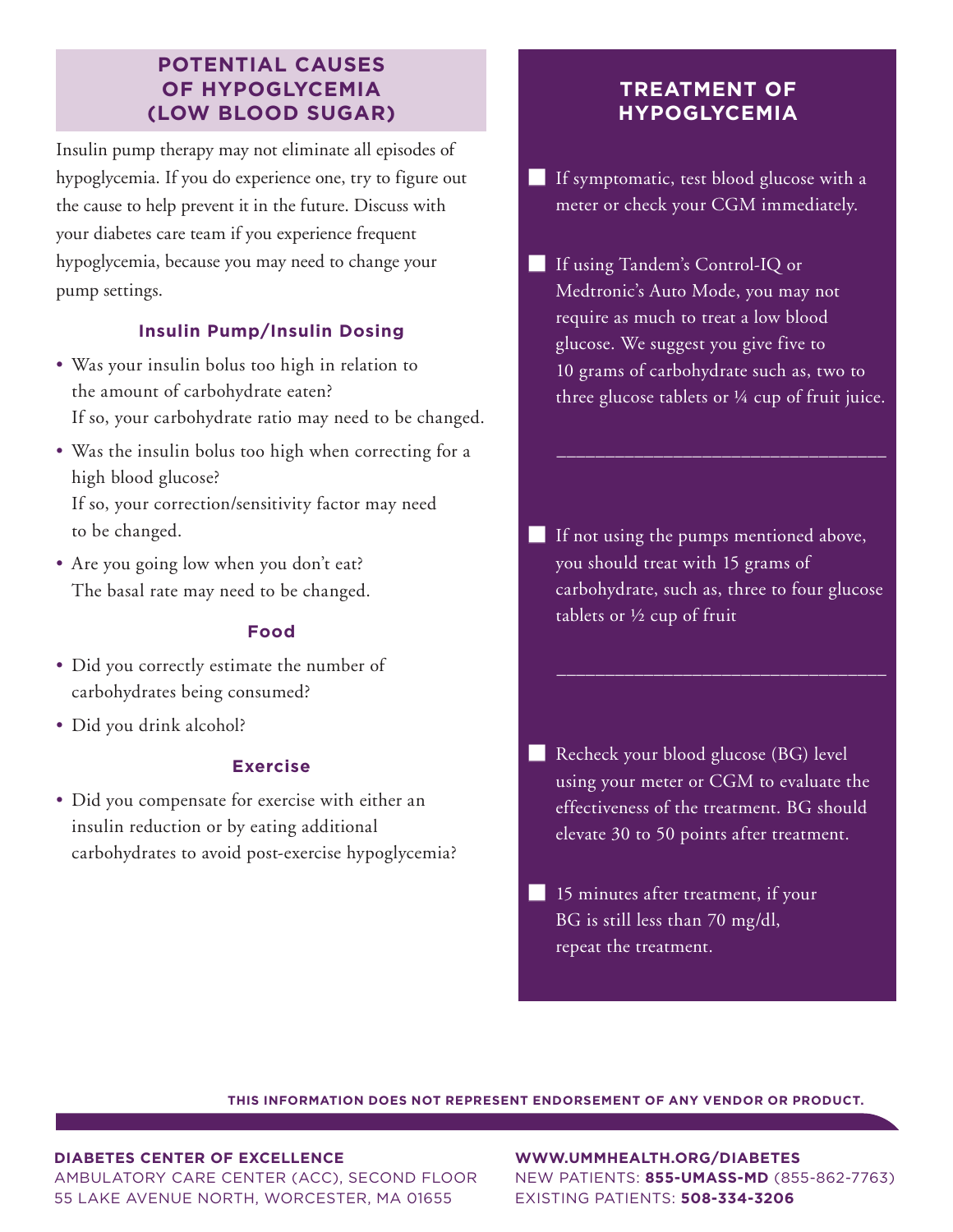# **POTENTIAL CAUSES OF HYPERGLYCEMIA (HIGH BLOOD SUGAR)**

Insulin pump therapy may not eliminate all episodes of unexplained high blood glucose (over 200 mg/dl). If you notice your BG elevated, try to figure out the cause and correct it as soon as possible.

### **Food**

- Did you remember to bolus for all your food? Check your bolus history.
- Did you eat a meal that was high in fat? Discuss the use of the extended bolus with your diabetes care team.

# **Insulin Pump**

- Did you program the basal rates, carbohydrate ratio and correction/sensitivity factor correctly? Always review after making any changes.
- Did the pump alarm? Review your pump's alarms.

#### **Reservoir**

- Is the reservoir or pod empty?
- Is insulin leaking at the connection to the tubing? An easy way to check for leaks is to place a tissue at the connection site. If it becomes wet, the connection is loose.

# **Infusion Tubing, Set or Site**

- Did you prime the infusion set?
- Check for an insulin leak at all connections.
- Is there air in the tubing? Tiny bubbles are fine, but 1 inch of air =  $\frac{1}{2}$  unit of insulin.
- Is the tubing kinked?
- Has the infusion set been in too long? Change them at least every three days.
- Did the infusion set or pod become dislodged?
- Is there blood in the infusion set or pod?
- Is the cannula kinked or blocked? This can only be seen by removing it.
- Is the set in an area of hypertrophy? Avoid using areas with hypertrophy because the insulin will not absorb correctly.

#### **Insulin**

- Is it cloudy or have particles in it?
- Is it beyond the expiration date or has the vial been open longer than the maximum 28 days?
- Has it been exposed to extreme temperature?

# **IF YOU ANSWERED YES TO ANY OF THE ABOVE, YOU MUST CORRECT THE PROBLEM.**

**THIS INFORMATION DOES NOT REPRESENT ENDORSEMENT OF ANY VENDOR OR PRODUCT.**

#### **DIABETES CENTER OF EXCELLENCE**

AMBULATORY CARE CENTER (ACC), SECOND FLOOR 55 LAKE AVENUE NORTH, WORCESTER, MA 01655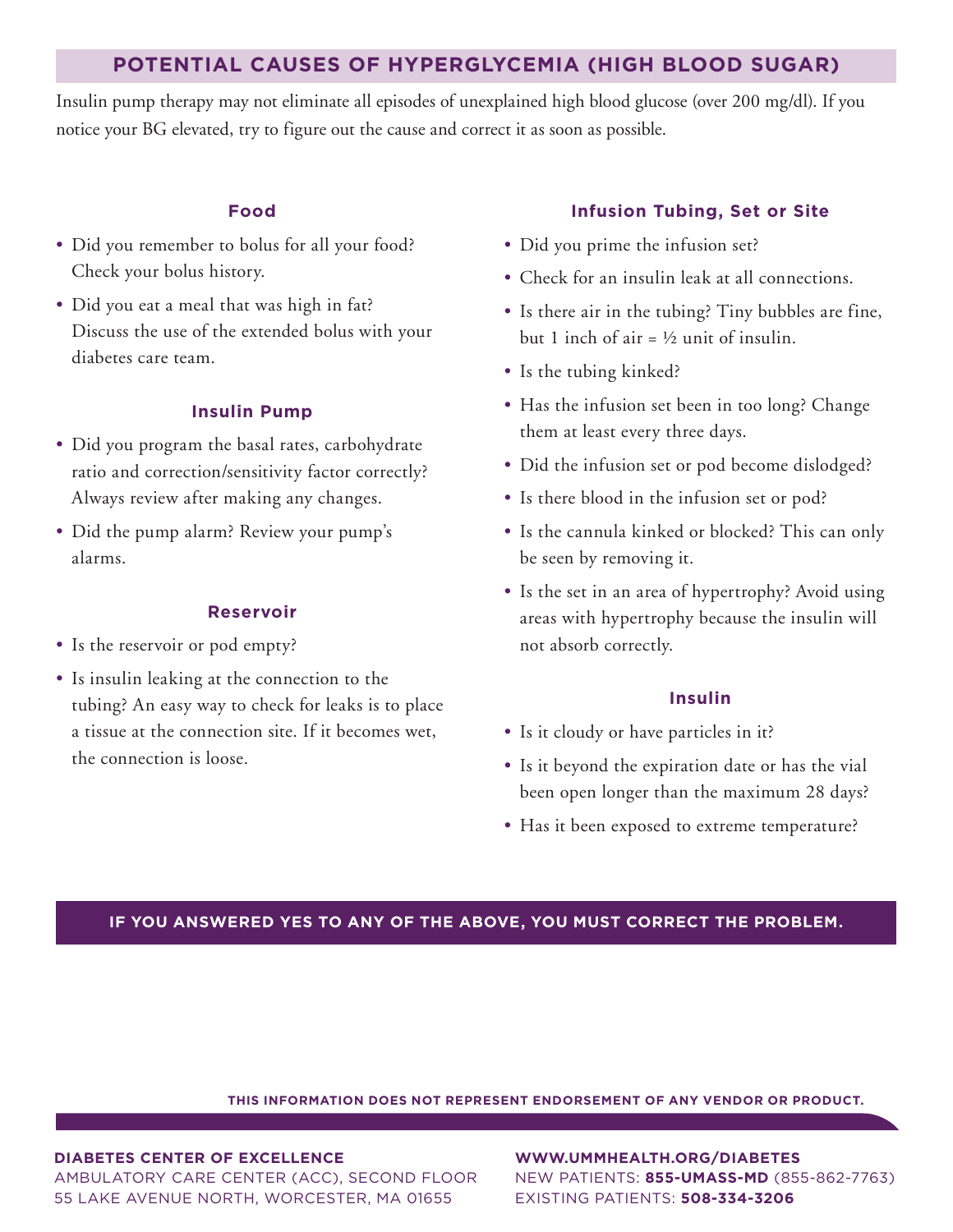# **TREATING UNEXPLAINED HYPERGLYCEMIA**

- If your glucose levels are rising and not coming down after a correction bolus, *remove the infusion set to check if it was bent or kinked. Don't continue giving correction boluses via the pump*. Always check your BG one to two hours after changing your set.
- If glucose levels are above 250 mg/dl and have been for a few hours, *check urine for ketones* (if you've been instructed to do so by your diabetes care team).
	- ° *If ketones are small:* give a correction dose by injection.
	- ° *If ketones are moderate or large:* double the calculated correction dose or take 20% of your daily dose of insulin (check your history for the last several days to get an average daily dose). Administer it by injection *not* via the pump, or call the office for assistance.
- Drink at least eight to 16 ounces of fluids, such as water or sugar-free and caffeine-free beverages, every hour to help you stay well hydrated.
- Insert a new infusion set.
- Continue to monitor BG levels and ketones until you're under 200 mg/dl and your ketones are negative to trace.
- If BG levels aren't coming down, ketones remain, or you're not feeling well, call us at 508-334-3206 during regular business hours, or after hours call 508-334-1000 and ask for the endocrinology fellow on call.
- Have a source of fast-acting glucose available to use if the correction dose makes you go too low. Follow usual guidelines for treatment of lows.

# **BE PREPARED Always Have the Following Available**

̓ Insulin vials or pens - both long-acting (in case of pump failure) and rapid-acting



**Example 1** Fast-acting glucose, such as glucose tablets, juice, glucose gel, etc.

**THIS INFORMATION DOES NOT REPRESENT ENDORSEMENT OF ANY VENDOR OR PRODUCT.**

#### **DIABETES CENTER OF EXCELLENCE**

AMBULATORY CARE CENTER (ACC), SECOND FLOOR 55 LAKE AVENUE NORTH, WORCESTER, MA 01655